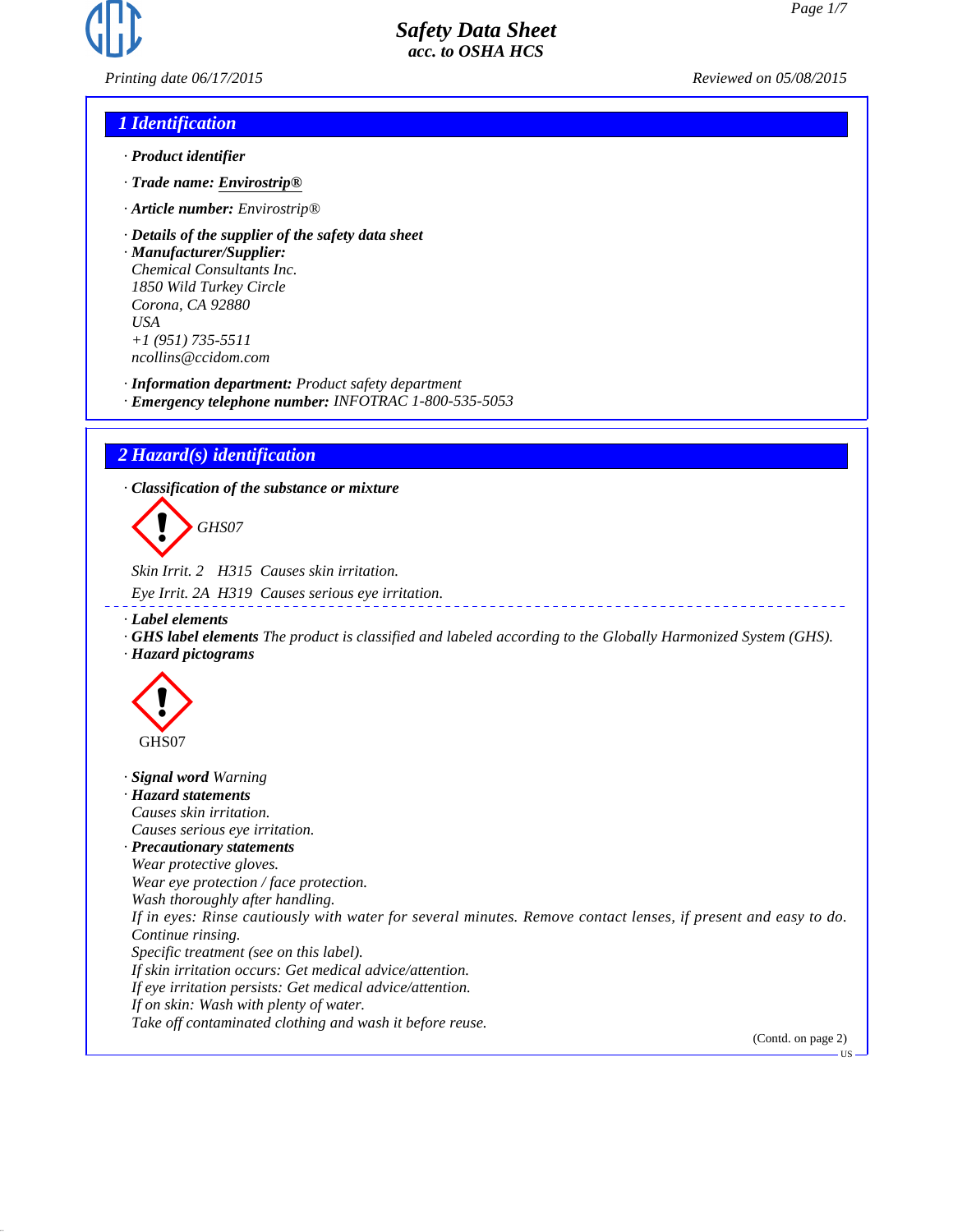

*Printing date 06/17/2015 Reviewed on 05/08/2015*

*Trade name: Envirostrip®*

(Contd. of page 1)

*· Classification system: · NFPA ratings (scale 0 - 4)*

$$
Health = 1
$$
\n
$$
Fire = 1
$$
\n
$$
Reactivity
$$

 $\overline{\mathbf{0}}$  $= 1$ *Reactivity* = 0

*· HMIS-ratings (scale 0 - 4)*



- *· Other hazards*
- *· Results of PBT and vPvB assessment*
- *· PBT: Not applicable.*
- *· vPvB: Not applicable.*

### *3 Composition/information on ingredients*

- *· Chemical characterization: Mixtures*
- *· Description: Mixture of the substances listed below with nonhazardous additions.*

*· Dangerous components:*

*7790-28-5 sodium periodate 1-5%*

*10450-60-9 orthoperiodic acid 1-5%*

### *4 First-aid measures*

- *· Description of first aid measures*
- *· After inhalation: Supply fresh air; consult doctor in case of complaints.*
- *· After skin contact: Generally the product does not irritate the skin.*
- *· After eye contact: Rinse opened eye for several minutes under running water.*
- *· After swallowing: If symptoms persist consult doctor.*
- *· Information for doctor:*
- *· Most important symptoms and effects, both acute and delayed No further relevant information available.*
- *· Indication of any immediate medical attention and special treatment needed*
- *No further relevant information available.*

### *5 Fire-fighting measures*

- *· Extinguishing media*
- *· Suitable extinguishing agents: Use fire fighting measures that suit the environment.*
- *· Special hazards arising from the substance or mixture No further relevant information available.*
- *· Advice for firefighters*
- *· Protective equipment: No special measures required.*

### *6 Accidental release measures*

*· Personal precautions, protective equipment and emergency procedures Not required.*

(Contd. on page 3)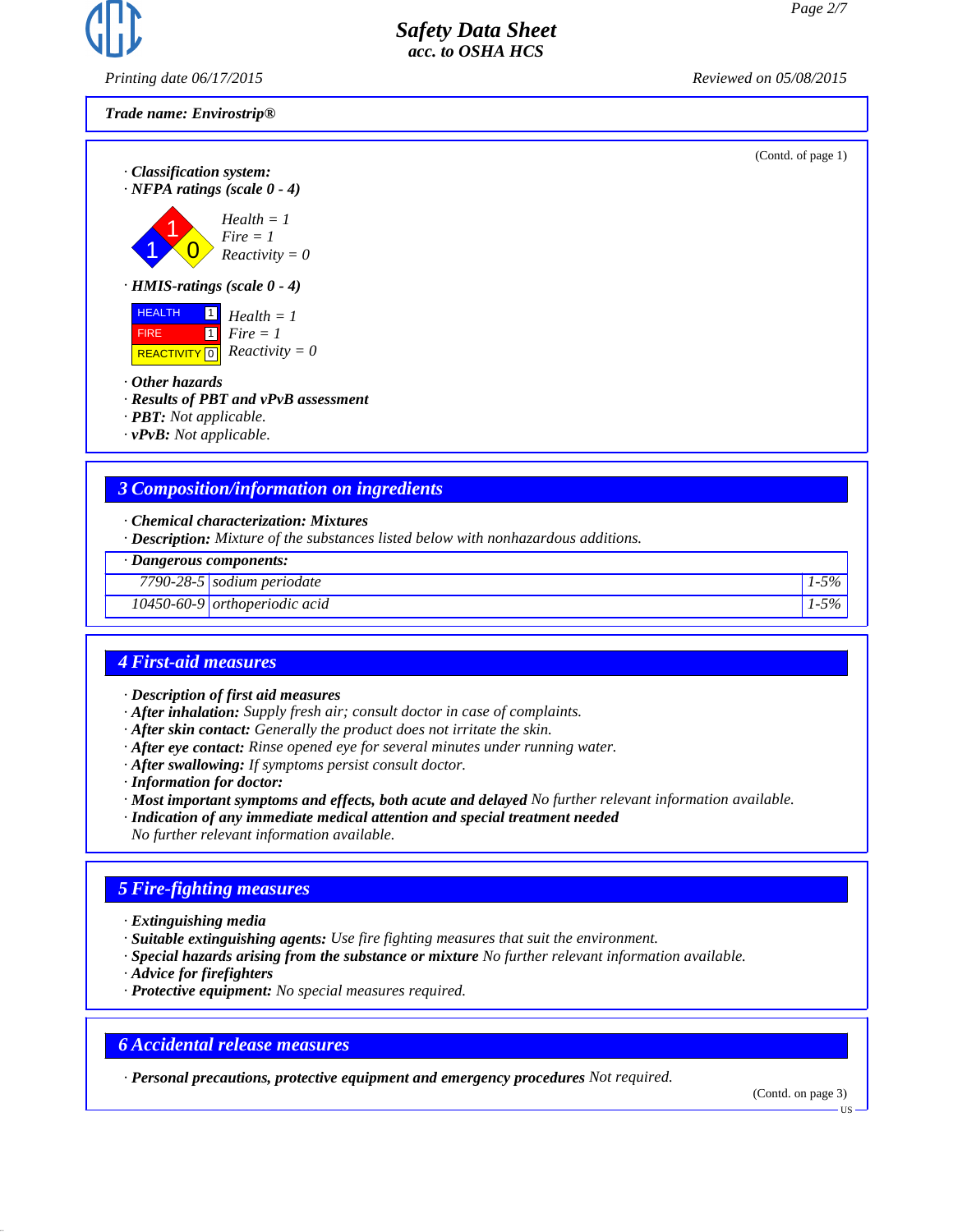

*Printing date 06/17/2015 Reviewed on 05/08/2015*

*Trade name: Envirostrip®*

(Contd. of page 2)

*· Environmental precautions: Dilute with plenty of water.*

*For large spills: Do not allow to enter sewers/ surface or ground water.*

*· Methods and material for containment and cleaning up:*

*Absorb with liquid-binding material (sand, diatomite, acid binders, universal binders, sawdust).*

*· Reference to other sections See Section 7 for information on safe handling. See Section 8 for information on personal protection equipment. See Section 13 for disposal information.*

# *7 Handling and storage*

*· Handling:*

- *· Precautions for safe handling No special precautions are necessary if used correctly.*
- *· Information about protection against explosions and fires: No special measures required.*

*· Conditions for safe storage, including any incompatibilities*

*· Storage:*

- *· Requirements to be met by storerooms and receptacles: No special requirements.*
- *· Information about storage in one common storage facility: Not required.*
- *· Further information about storage conditions: None.*
- *· Specific end use(s) No further relevant information available.*

### *8 Exposure controls/personal protection*

*· Additional information about design of technical systems: No further data; see item 7.*

*· Control parameters*

*· Components with limit values that require monitoring at the workplace:*

*The product does not contain any relevant quantities of materials with critical values that have to be monitored at the workplace.*

*· Additional information: The lists that were valid during the creation were used as basis.*

#### *· Exposure controls*

- *· Personal protective equipment:*
- *· General protective and hygienic measures: Wash hands before breaks and at the end of work.*
- *· Breathing equipment: Not required.*
- *· Protection of hands:*

*The glove material has to be impermeable and resistant to the product/ the substance/ the preparation. Due to missing tests no recommendation to the glove material can be given for the product/ the preparation/ the chemical mixture.*

*Selection of the glove material on consideration of the penetration times, rates of diffusion and the degradation · Material of gloves*

*The selection of the suitable gloves does not only depend on the material, but also on further marks of quality and varies from manufacturer to manufacturer. As the product is a preparation of several substances, the resistance of the glove material can not be calculated in advance and has therefore to be checked prior to the application.*

*· Penetration time of glove material*

*The exact break through time has to be found out by the manufacturer of the protective gloves and has to be observed.*

*· Eye protection: Goggles recommended during refilling.*

(Contd. on page 4)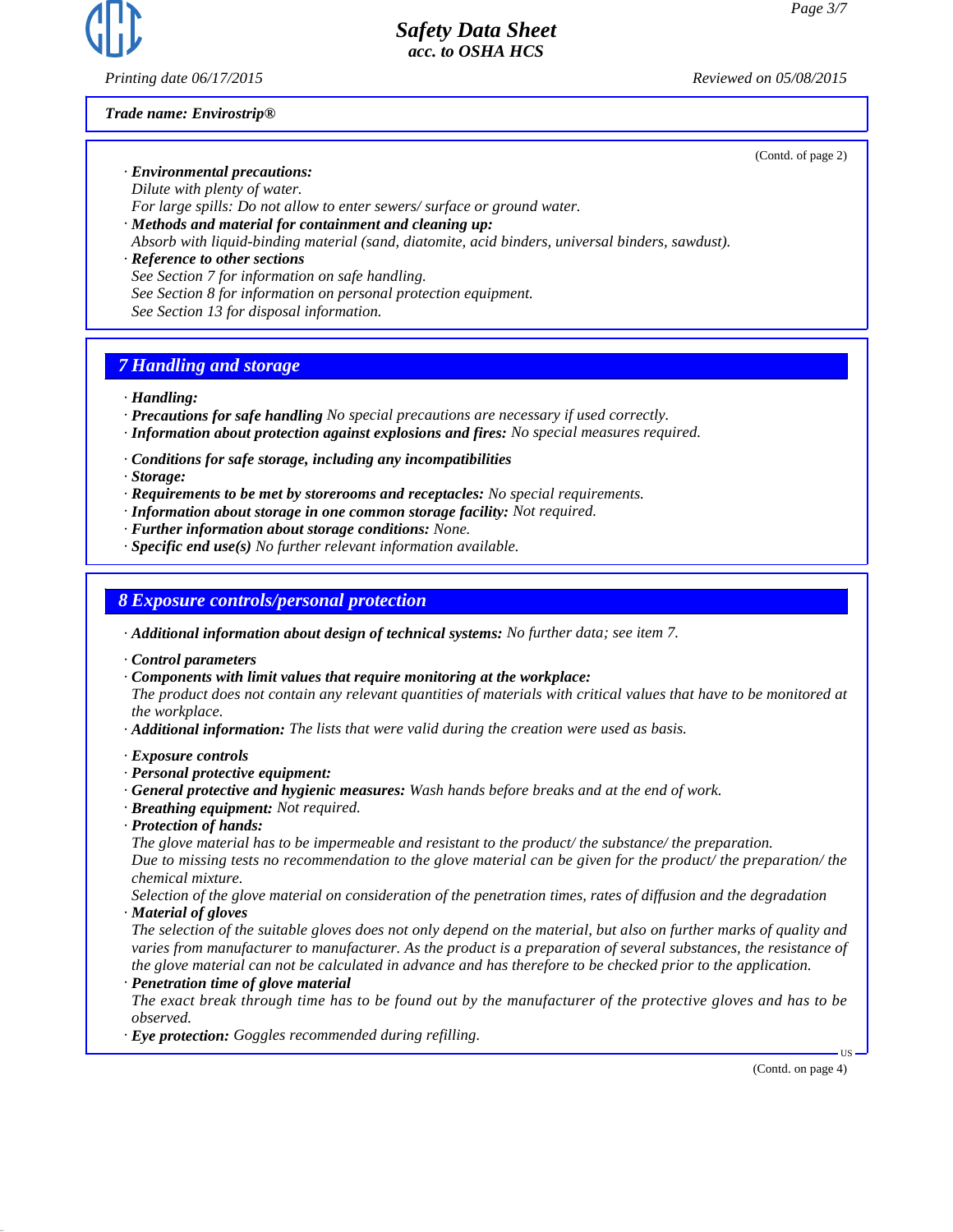

*Printing date 06/17/2015 Reviewed on 05/08/2015*

*Trade name: Envirostrip®*

(Contd. of page 3)

| <b>9 Physical and chemical properties</b>                   |                                               |  |
|-------------------------------------------------------------|-----------------------------------------------|--|
| · Information on basic physical and chemical properties     |                                               |  |
| <b>General Information</b>                                  |                                               |  |
| $\cdot$ Appearance:                                         |                                               |  |
| Form:                                                       | Fluid                                         |  |
| Color:                                                      | According to product specification            |  |
| $\cdot$ Odor:                                               | Characteristic                                |  |
| · Odour threshold:                                          | Not determined.                               |  |
| $\cdot$ pH-value:                                           | Not determined.                               |  |
| · Change in condition                                       |                                               |  |
| <b>Melting point/Melting range:</b>                         | Undetermined.                                 |  |
| <b>Boiling point/Boiling range:</b>                         | 100 °C (212 °F)                               |  |
| · Flash point:                                              | > 100 °C (> 212 °F)                           |  |
| · Flammability (solid, gaseous):                            | Not applicable.                               |  |
| · Ignition temperature:                                     |                                               |  |
| <b>Decomposition temperature:</b>                           | Not determined.                               |  |
| · Auto igniting:                                            | Product is not selfigniting.                  |  |
| · Danger of explosion:                                      | Product does not present an explosion hazard. |  |
| · Explosion limits:                                         |                                               |  |
| Lower:                                                      | Not determined.                               |  |
| <b>Upper:</b>                                               | Not determined.                               |  |
| $\cdot$ Vapor pressure at 20 $\cdot$ C (68 $\cdot$ F):      | $23$ hPa (17 mm Hg)                           |  |
| $\cdot$ Density at 20 $\textdegree$ C (68 $\textdegree$ F): | $1.063$ g/cm <sup>3</sup> (8.871 lbs/gal)     |  |
| · Relative density                                          | Not determined.                               |  |
| · Vapour density                                            | Not determined.                               |  |
| $\cdot$ Evaporation rate                                    | Not determined.                               |  |
| · Solubility in / Miscibility with                          |                                               |  |
| Water:                                                      | Fully miscible.                               |  |
| · Partition coefficient (n-octanol/water): Not determined.  |                                               |  |
| · Viscosity:                                                |                                               |  |
| Dynamic:                                                    | Not determined.                               |  |
| Kinematic:                                                  | Not determined.                               |  |
| · Solvent content:                                          |                                               |  |
| Organic solvents:                                           | $0.0\,\%$                                     |  |
| $\cdot$ Other information                                   | No further relevant information available.    |  |

# *10 Stability and reactivity*

- *· Reactivity*
- *· Chemical stability*
- *· Thermal decomposition / conditions to be avoided: No decomposition if used according to specifications.*
- *· Possibility of hazardous reactions No dangerous reactions known.*
- *· Conditions to avoid No further relevant information available.*
- *· Incompatible materials: No further relevant information available.*

(Contd. on page 5)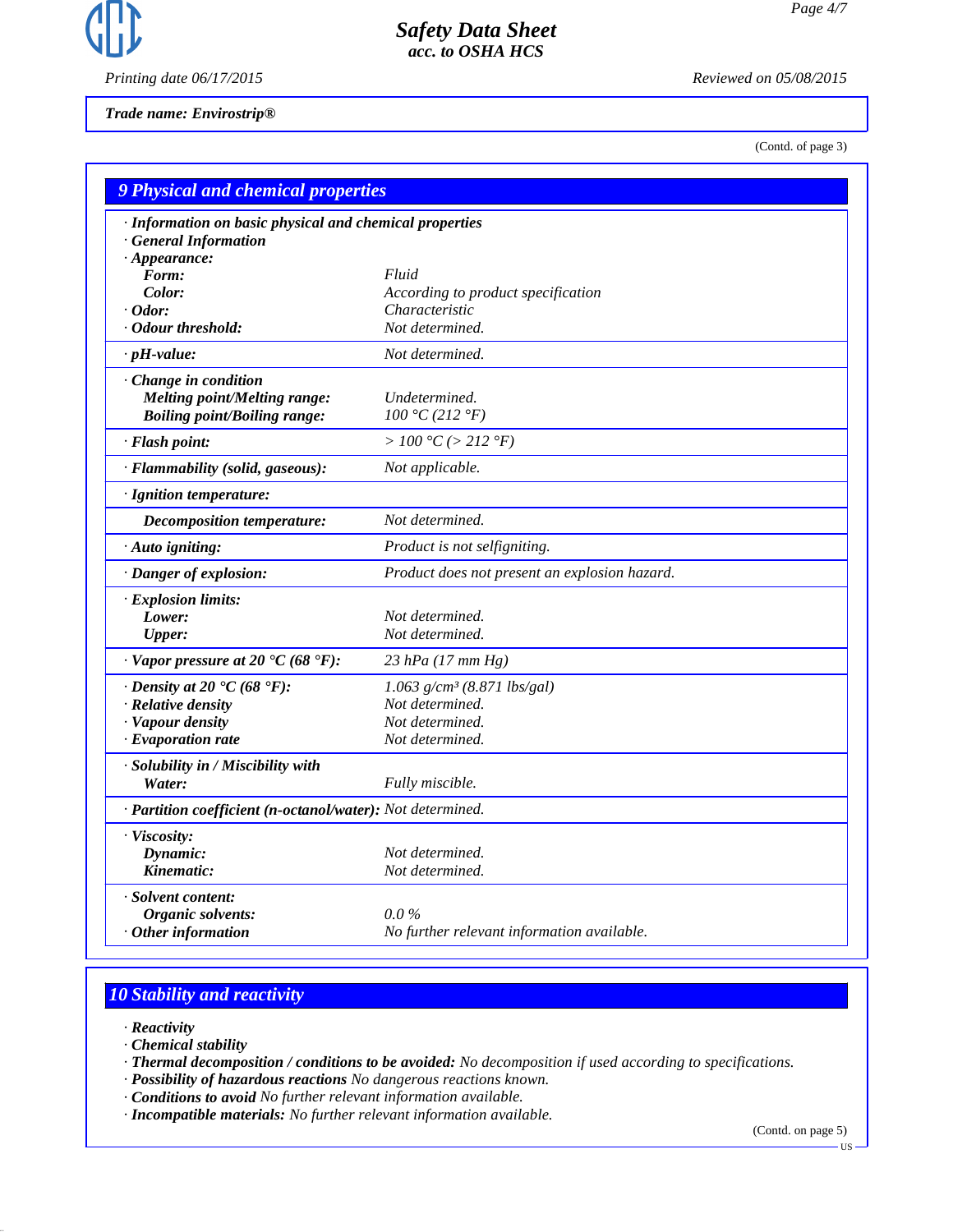

*Printing date 06/17/2015 Reviewed on 05/08/2015*

(Contd. of page 4)

*Trade name: Envirostrip®*

*· Hazardous decomposition products: No dangerous decomposition products known.*

### *11 Toxicological information*

- *· Information on toxicological effects*
- *· Acute toxicity:*
- *· Primary irritant effect:*
- *· on the skin: No irritant effect.*
- *· on the eye: No irritating effect.*
- *· Sensitization: No sensitizing effects known.*
- *· Additional toxicological information:*
- *· Carcinogenic categories*
- *· IARC (International Agency for Research on Cancer)*

*None of the ingredients is listed.*

*· NTP (National Toxicology Program)*

*None of the ingredients is listed.*

#### *· OSHA-Ca (Occupational Safety & Health Administration)*

*None of the ingredients is listed.*

### *12 Ecological information*

- *· Toxicity*
- *· Aquatic toxicity: No further relevant information available.*
- *· Persistence and degradability No further relevant information available.*
- *· Behavior in environmental systems:*
- *· Bioaccumulative potential No further relevant information available.*
- *· Mobility in soil No further relevant information available.*
- *· Additional ecological information:*
- *· General notes:*
- *Do not allow undiluted product or large quantities of it to reach ground water, water course or sewage system.*
- *· Results of PBT and vPvB assessment*
- *· PBT: Not applicable.*
- *· vPvB: Not applicable.*
- *· Other adverse effects No further relevant information available.*

### *13 Disposal considerations*

- *· Waste treatment methods*
- *· Recommendation:*

*Dispose of content and/or container in accordance with local, regional, national and/or international regulations.*

- *· Uncleaned packagings:*
- *· Recommendation:*

*Dispose of content and/or container in accordance with local, regional, national and/or international regulations · Recommended cleansing agent: Water, if necessary with cleansing agents.*

(Contd. on page 6)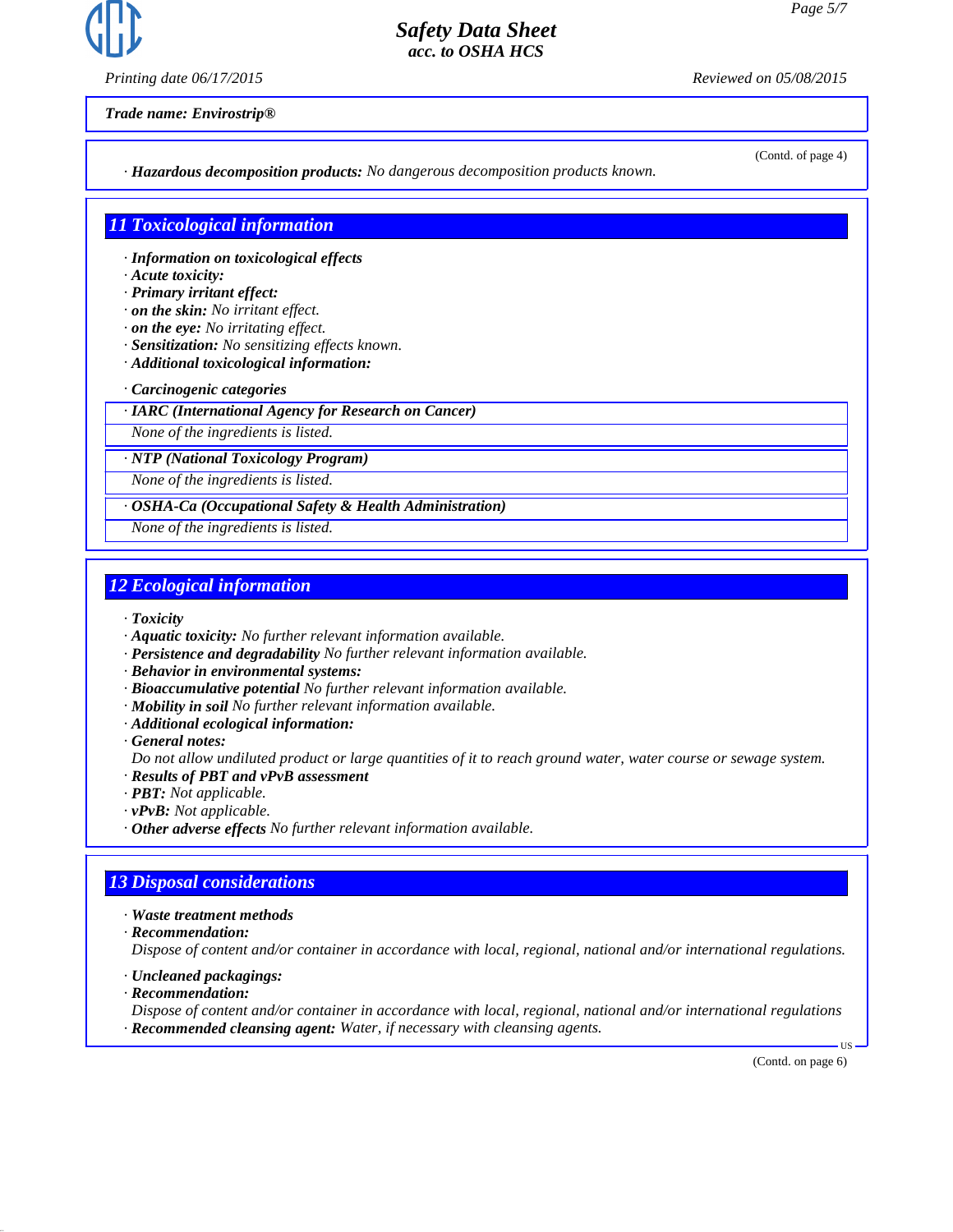

*Printing date 06/17/2015 Reviewed on 05/08/2015*

*Trade name: Envirostrip®*

(Contd. of page 5)

| <b>14 Transport information</b>                                                     |                 |
|-------------------------------------------------------------------------------------|-----------------|
| · UN-Number<br>· DOT, ADN, IMDG, IATA                                               | not regulated   |
| $\cdot$ UN proper shipping name<br>· DOT, ADN, IMDG, IATA                           | not regulated   |
| $\cdot$ Transport hazard class(es)                                                  |                 |
| · DOT, ADN, IMDG, IATA<br>· Class                                                   | not regulated   |
| · Packing group<br>· DOT, IMDG, IATA                                                | not regulated   |
| · Environmental hazards:<br>· Marine pollutant:                                     | No              |
| · Special precautions for user                                                      | Not applicable. |
| · Transport in bulk according to Annex II of<br><b>MARPOL73/78 and the IBC Code</b> | Not applicable. |
| · UN "Model Regulation":                                                            |                 |

## *15 Regulatory information*

*· Safety, health and environmental regulations/legislation specific for the substance or mixture · Sara*

*· Section 355 (extremely hazardous substances):*

*None of the ingredients is listed.*

*· Section 313 (Specific toxic chemical listings):*

*None of the ingredients is listed.*

*· TSCA (Toxic Substances Control Act):*

*All ingredients are listed.*

*· Proposition 65*

*· Chemicals known to cause cancer:*

*None of the ingredients is listed.*

*· Chemicals known to cause reproductive toxicity for females:*

*None of the ingredients is listed.*

*· Chemicals known to cause reproductive toxicity for males:*

*None of the ingredients is listed.*

*· Chemicals known to cause developmental toxicity:*

*None of the ingredients is listed.*

*· Carcinogenic categories*

*· EPA (Environmental Protection Agency)*

*None of the ingredients is listed.*

*· TLV (Threshold Limit Value established by ACGIH)*

*None of the ingredients is listed.*

(Contd. on page 7)

US